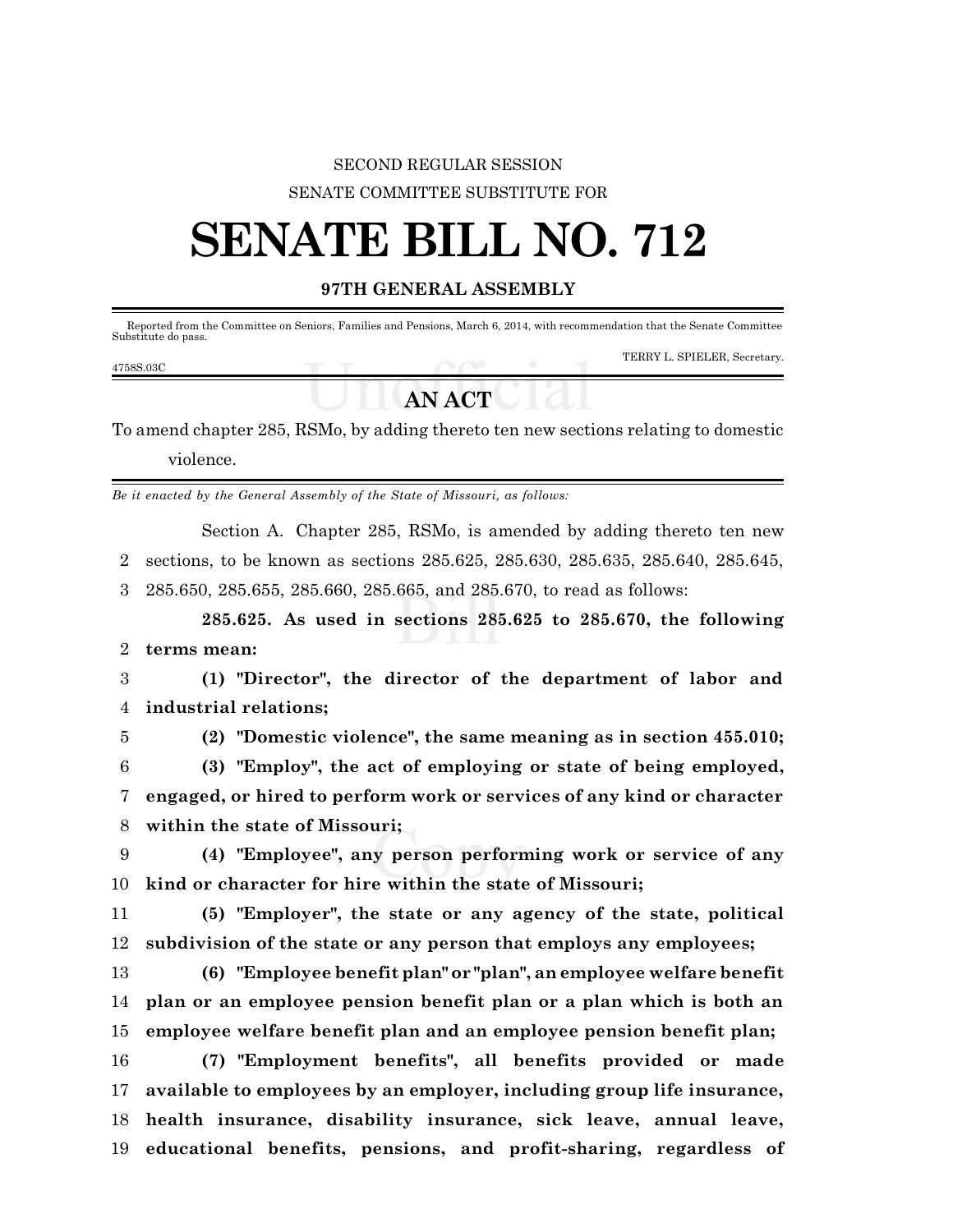**whether such benefits are provided by a practice or written policy of**

**an employer or through an "employee benefit plan";**

 **(8) "Family or household member", for employees with a family or household member who is a victim of domestic violence, means a spouse, parent, son, daughter, other person related by blood or by present or prior marriage, other person who shares a relationship through a son or daughter, and persons jointly residing in the same household;**

 **(9) "Parent", the biological parent of an employee or an individual who stood in loco parentis to an employee when the employee was a son or daughter;**

 **(10) "Person", an individual, partnership, association, corporation, business trust, legal representative, or any organized group of persons;**

 **(11) "Public agency", means the government of the state or political subdivision thereof, any agency of the state, or of a political subdivision of the state, or any governmental agency;**

 **(12) "Public assistance", includes cash, food stamps, medical assistance, housing assistance, and other benefits provided on the basis of income by a public agency or public employer;**

**(13) "Qualified individual", in the case of:**

 **(a) An applicant or employee of an employer, an individual who, but for being a victim of domestic violence or with a family or household member who is a victim of domestic violence, can perform the essential functions of the employment position that such individual holds or desires; or**

 **(b) An applicant for or recipient of public assistance from a public agency, an individual who, but for being a victim of domestic violence or with a family or household member who is a victim of domestic violence, can satisfy the essential requirements of the program providing the public assistance that the individual receives or desires;**

 **(14) "Reasonable accommodation", an adjustment to a job structure, workplace facility, or work requirement, including a transfer, reassignment, modified schedule, leave, a changed telephone number or seating assignment, installation of a lock, implementation of a safety procedure, or assistance in documenting domestic violence**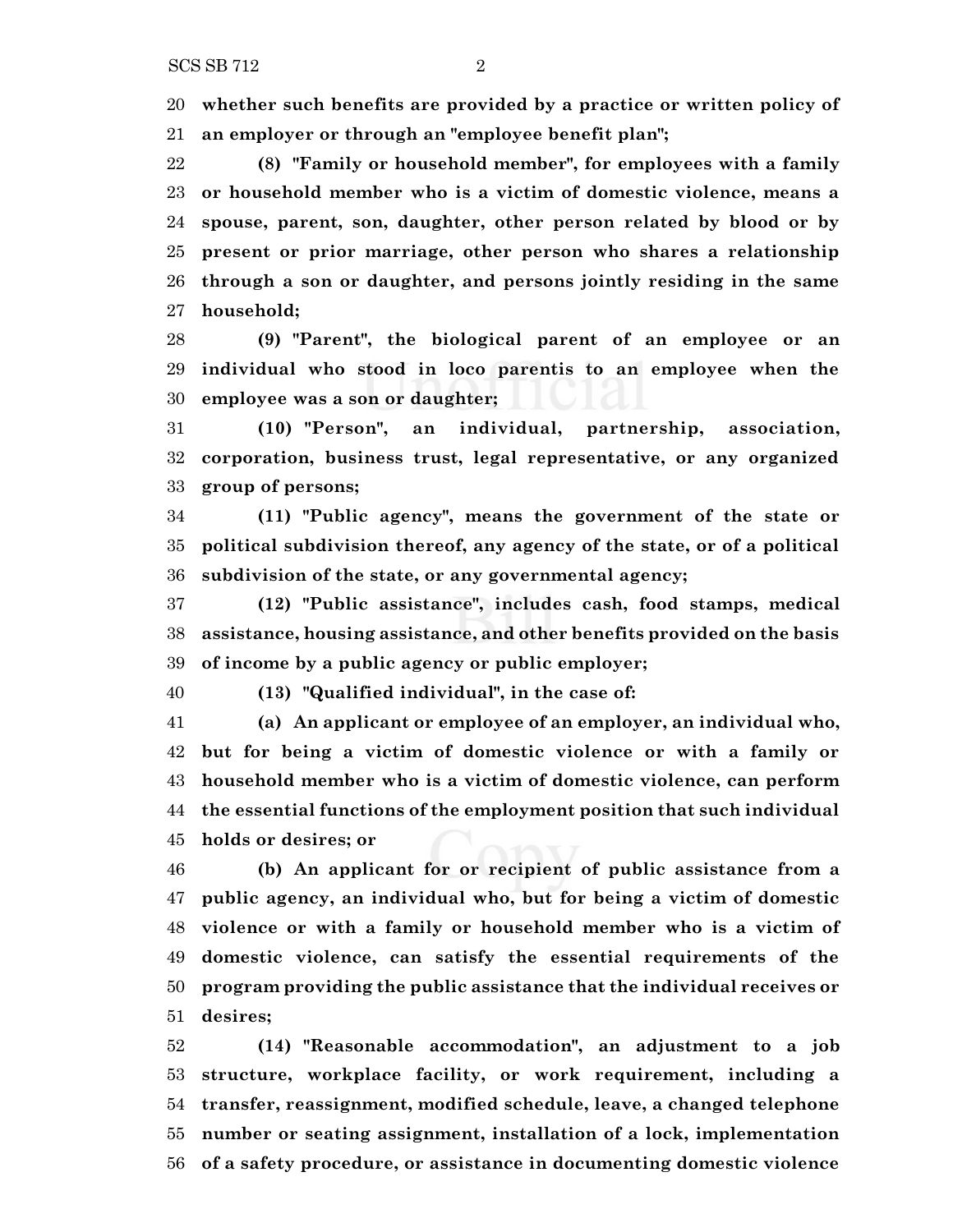**that occurs at the workplace or in work-related settings, in response to actual or threatened domestic violence. Any exigent circumstances or danger facing the employee or his or her family or household member shall be considered in determining whether the accommodation is reasonable;**

 **(15) "Reduced work schedule", a work schedule that reduces the usual number of hours per workweek, or hours per workday, of an employee;**

 **(16) "Son or daughter", a biological, adopted, or foster child, a stepchild, a legal ward, or a child of a person standing in loco parentis, who is under eighteen years of age, or is eighteen years of age or older and incapable of self-care because of a mental or physical disability;**

 **(17) "Undue hardship", significant difficulty or expense, when considered in light of the following factors:**

**(a) The nature and cost of the reasonable accommodation;**

 **(b) The overall financial resources of the facility involved in the provision of the reasonable accommodation, the number of persons employed at such facility, the effect on expenses and resources, or the impact otherwise of such accommodation on the operation of the facility;**

 **(c) The overall financial resources of the employer or public agency, the overall size of the business of an employer or public agency with respect to the number of employees of the employer or public agency, and the number, type, and location of the facilities of an employer or public agency; and**

 **(d) The type of operation of the employer or public agency, including the composition, structure, and functions of the workforce of the employer or public agency, the distance of the facility from the employer or public agency, and the administrative or fiscal relationship of the facility to the employer or public agency;**

 **(18) "Victim", an individual who has been subjected to domestic violence;**

 **(19) "Victim services organization", means a nonprofit, nongovernmental organization that provides assistance to victims of domestic violence or to advocates for such victims, including a rape crisis center, an organization carrying out a domestic violence program, an organization operating a shelter or providing counseling**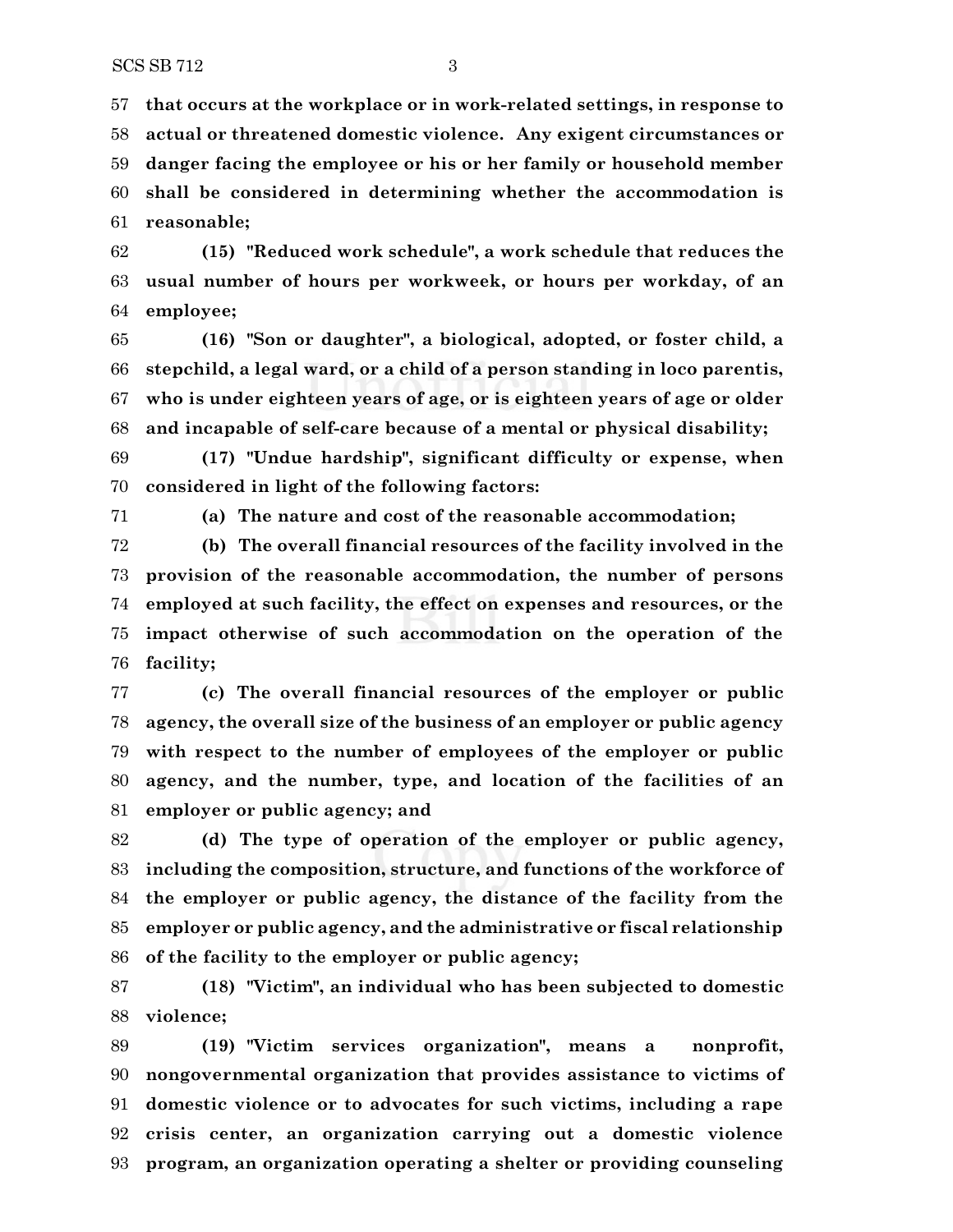**services, or a legal services organization or other organization providing assistance through the legal process;**

 **(20) "Work", any job, task, labor, services, or any other activity for which compensation is provided, expected, or due.**

**285.630. 1. An employee who is a victim of domestic violence or has a family or household member who is a victim of domestic violence whose interests are not adverse to the employee as it relates to the domestic violence may take unpaid leave from work to address such violence in order to prepare for or participate in any civil or criminal legal proceeding related to or derived from such domestic violence.**

 **2. Leave described in this section may be taken intermittently or on a reduced work schedule.**

 **3. The employee shall provide the employer with at least forty- eight hours' advance notice of the employee's intention to take leave under subsection 1 of this section, unless providing such notice is not practicable. When an unscheduled absence occurs, the employer may not take any action against the employee if the employee, upon request of the employer and within a reasonable period after the absence, provides certification under subsection 4 of this section.**

 **4. The employer may require the employee to provide certification to the employer that the employee or the employee's family or household member is a victim of domestic violence and that the leave is for one of the purposes enumerated in subsection 1 of this section. The employee shall provide such certification to the employer within a reasonable period after the employer requests certification.**

 **5. An employee may satisfy the certification requirement of subsection 4 of this section by providing to the employer, a sworn statement of the employee and documentation from an employee, agent, or volunteer of a victim services organization, or an attorney, or a court record evidencing that the employee is involved in a civil or criminal proceeding related to or derived from domestic violence.**

 **6. All information provided to the employer pursuant to subsection 5 of this section including a statement of the employee, any other documentation or record, and the fact that the employee has requested or obtained leave pursuant to this section, shall be retained in the strictest confidence by the employer, except to the extent that disclosure is requested or consented to in writing by the employee or**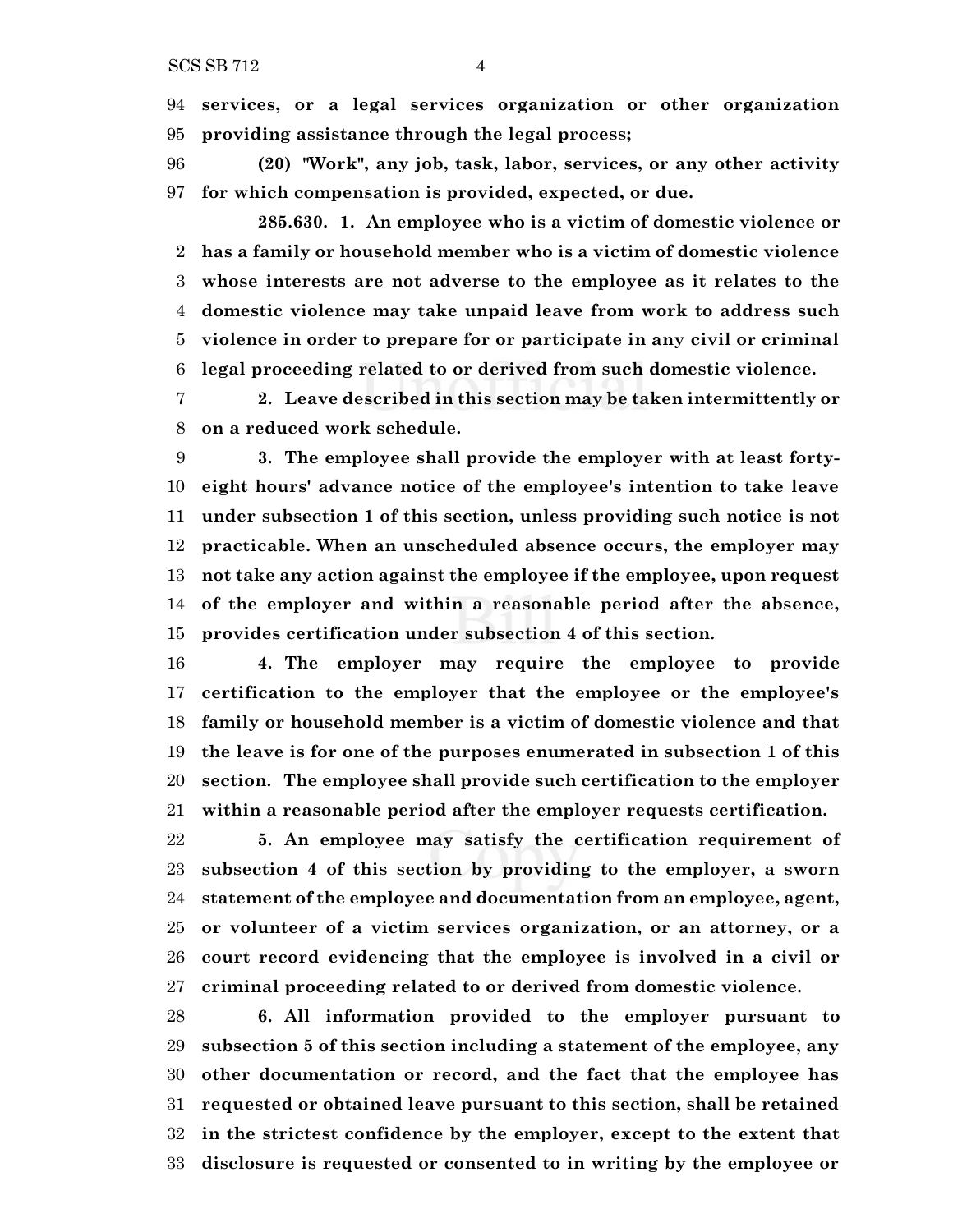**otherwise required by applicable federal or state law.**

 **7. Any employee who takes leave under this section shall be entitled, on return from such leave, to be restored by the employer to the position of employment held by the employee when the leave commenced or an equivalent position with equivalent employment benefits, pay, and other terms and conditions of employment.**

 **8. The taking of leave under this section shall not result in the loss of any employment benefit accrued prior to the date on which the leave commenced. Nothing in this section shall be construed to entitle any restored employee to the accrual of any seniority or employment benefits during any period of leave or any right, benefit, or position of employment other than any right, benefit, or position to which the employee would have been entitled had the employee not taken the leave. Nothing in this section shall be construed to prohibit an employer from requiring an employee on leave under this section to report periodically to the employer on the status and intention of the employee to return to work.**

**285.635. 1. During any period that an employee takes leave under section 285.630, the employer shall maintain coverage for the employee and any family or household member under any group health plan for the duration of such leave at the level and under the conditions coverage would have been provided if the employee had continued in employment continuously for the duration of such leave.**

 **2. The employer may recover from the employee, the premium that the employer paid for maintaining coverage for the employee and the employee's family or household member under such group health plan during any period of leave under this section if the employee fails to return from leave after the period of leave to which the employee is entitled has expired for a reason other than the continuation, recurrence, or onset of domestic violence that entitled the employee to leave under section 285.630; or other circumstances beyond the control of the employee.**

 **3. An employer may require an employee who claims that the employee is unable to return to work because of a reason described in subsection 2 of this section to provide, within a reasonable period after making the claim, certification to the employer that the employee is unable to return to work because of that reason by providing the**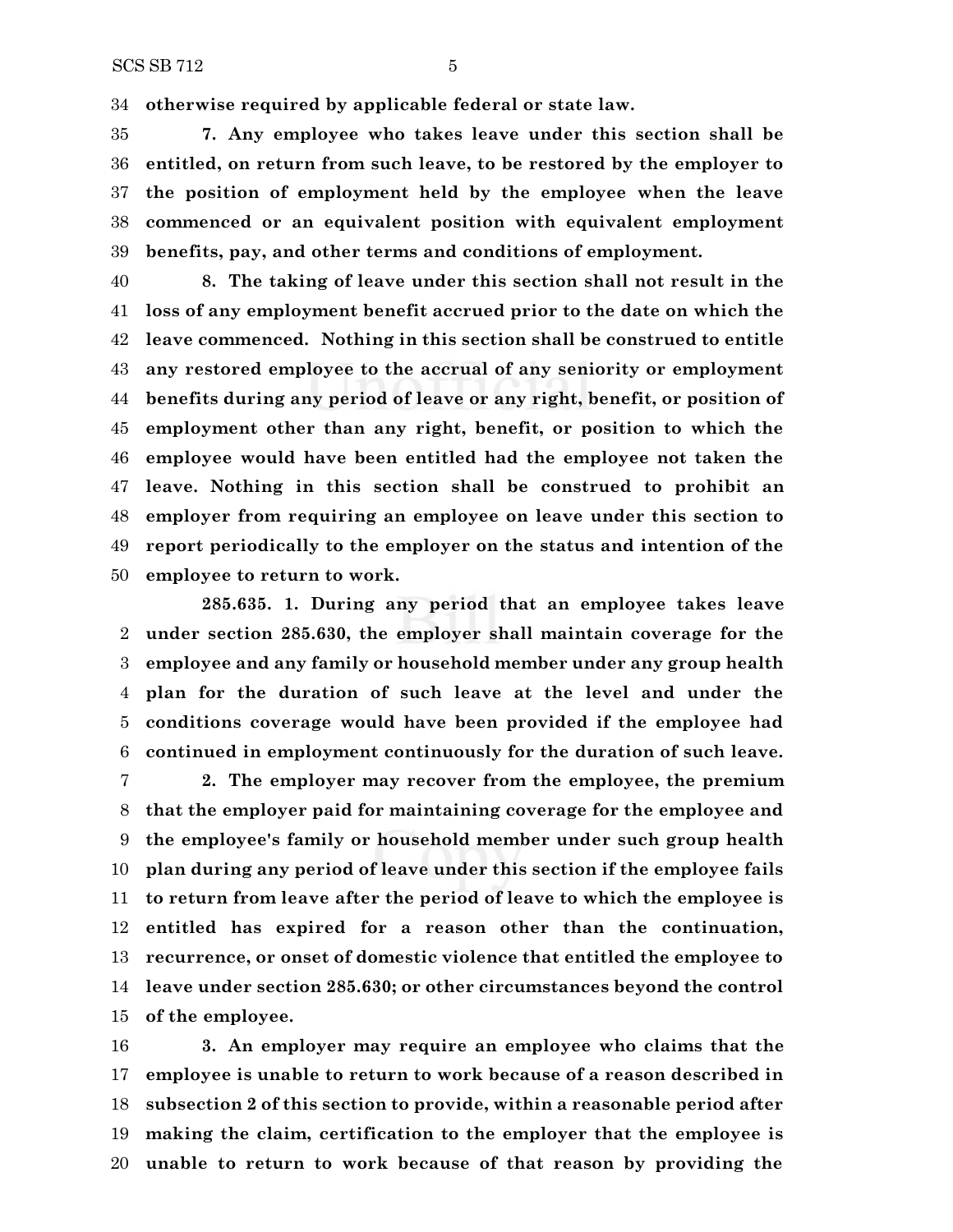**employer with:**

**(1) A sworn statement of the employee;**

 **(2) Documentation from an employee, agent, or volunteer of a victim services organization, an attorney, a member of the clergy, or a medical or other professional from whom the employee has sought assistance in addressing domestic violence and the effects of that violence;**

**(3) A police or court record; or**

**(4) Other corroborating evidence.**

 **4. All information provided to the employer pursuant to subsection 3 of this section including a statement of the employee or any other documentation, record, or corroborating evidence, and the fact that the employee is not returning to work because of a reason described in subsection 2 of this section shall be retained in the strictest confidence by the employer, except to the extent that disclosure is requested or consented to in writing by the employee; or otherwise required by applicable federal or state law.**

**285.640. 1. It shall be unlawful for any employer to interfere with, restrain, or deny the exercise of or the attempt to exercise any right provided under sections 285.625 to 285.670.**

 **2. It shall be unlawful for any employer to discharge or harass any individual, or otherwise discriminate against any individual with respect to compensation, terms, conditions, or privileges of employment of the individual, including retaliation in any form or manner, because the individual exercised any right provided under sections 285.625 to 285.670 or opposed any practice made unlawful by sections 285.625 to 285.670.**

 **3. It shall be unlawful for any public agency to deny, reduce, or terminate the benefits of, otherwise sanction, or harass any individual, or otherwise discriminate against any individual with respect to the amount, terms, or conditions of public assistance of the individual, including retaliation in any form or manner, because the individual exercised any right provided under sections 285.625 to 285.670 or opposed any practice made unlawful by sections 285.625 to 285.670.**

 **4. It shall be unlawful for any employer to discharge or in any other manner discriminate, as provided in subsections 2 or 3 of this section, against any individual because such individual has:**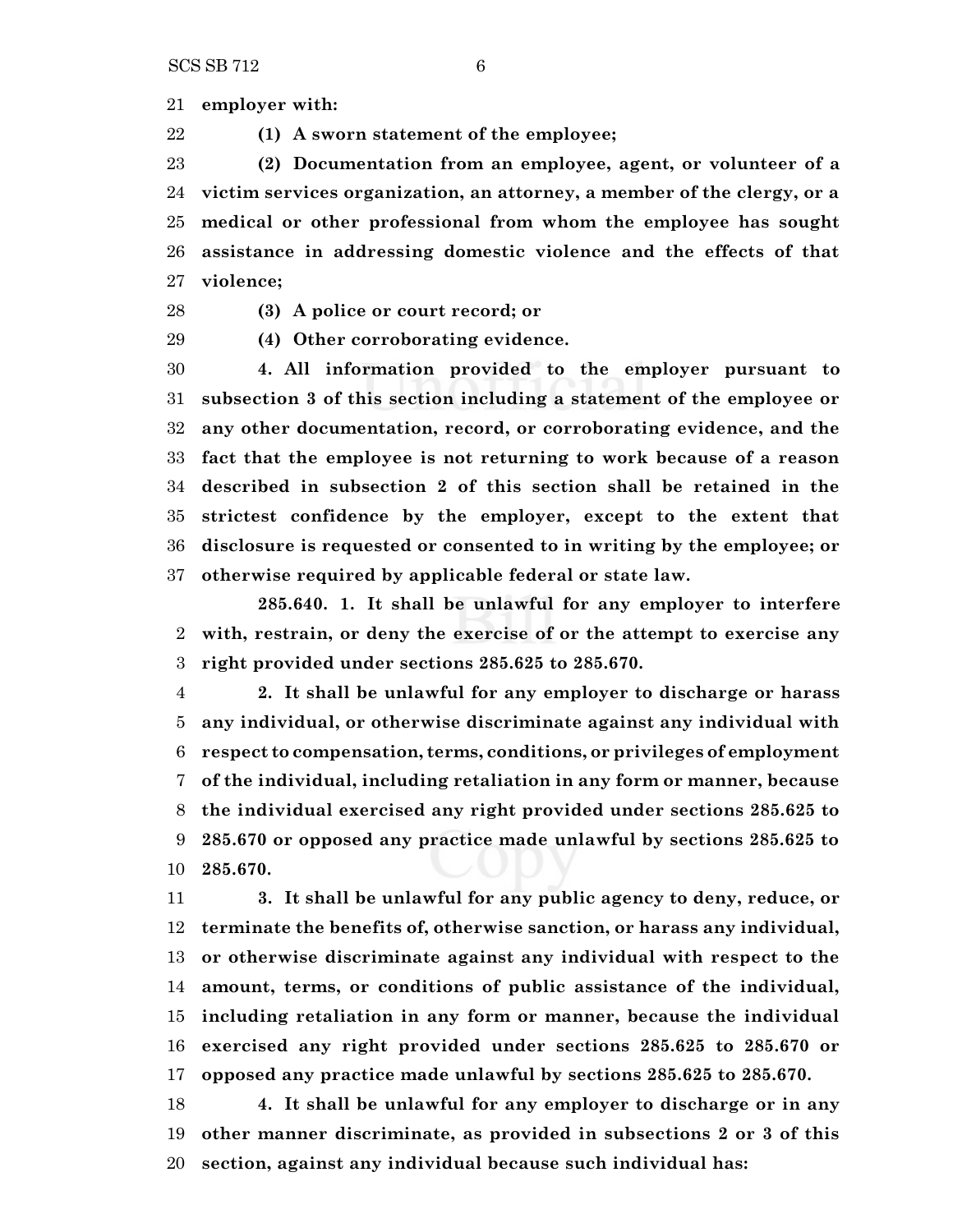**(1) Filed any charge, or has instituted or caused to be instituted any proceeding under or related to sections 285.625 to 285.670;**

 **(2) Given, or is about to give, any information in connection with any inquiry or proceeding relating to any right provided under sections 285.625 to 285.670; or**

 **(3) Testified, or is about to testify, in any inquiry or proceeding relating to any right provided under sections 285.625 to 285.670.**

**285.645. An employer shall not fail to hire, refuse to hire, discharge, constructively discharge, or harass any individual, otherwise discriminate against any individual with respect to the compensation, terms, conditions, or privileges of employment of the individual, or retaliate against an individual in any form or manner, and a public agency shall not deny, reduce, or terminate the benefits of, otherwise sanction, or harass any individual, otherwise discriminate against any individual with respect to the amount, terms, or conditions of public assistance of the individual, or retaliate against an individual in any form or manner, because:**

 **(1) The individual involved is or is perceived to be a victim of domestic violence;**

 **(2) The individual involved attended, participated in, prepared for, or requested leave to attend, participate in, or prepare for a criminal or civil court proceeding relating to an incident of domestic violence of which the individual or a family or household member of the individual was a victim;**

 **(3) The individual involved requested a reasonable accommodation in response to actual or threatened domestic violence, regardless of whether the request was granted; or**

 **(4) The workplace is disrupted or threatened by the action of a person whom the individual states has committed or threatened to commit domestic violence against the individual or the individual's family or household member.**

**285.650. 1. Employers and public agencies shall make reasonable accommodation, in a timely manner, to the known limitations resulting from circumstances relating to being a victim of domestic violence or a family or household member being a victim of domestic violence of an otherwise qualified individual:**

**(1) Who is:**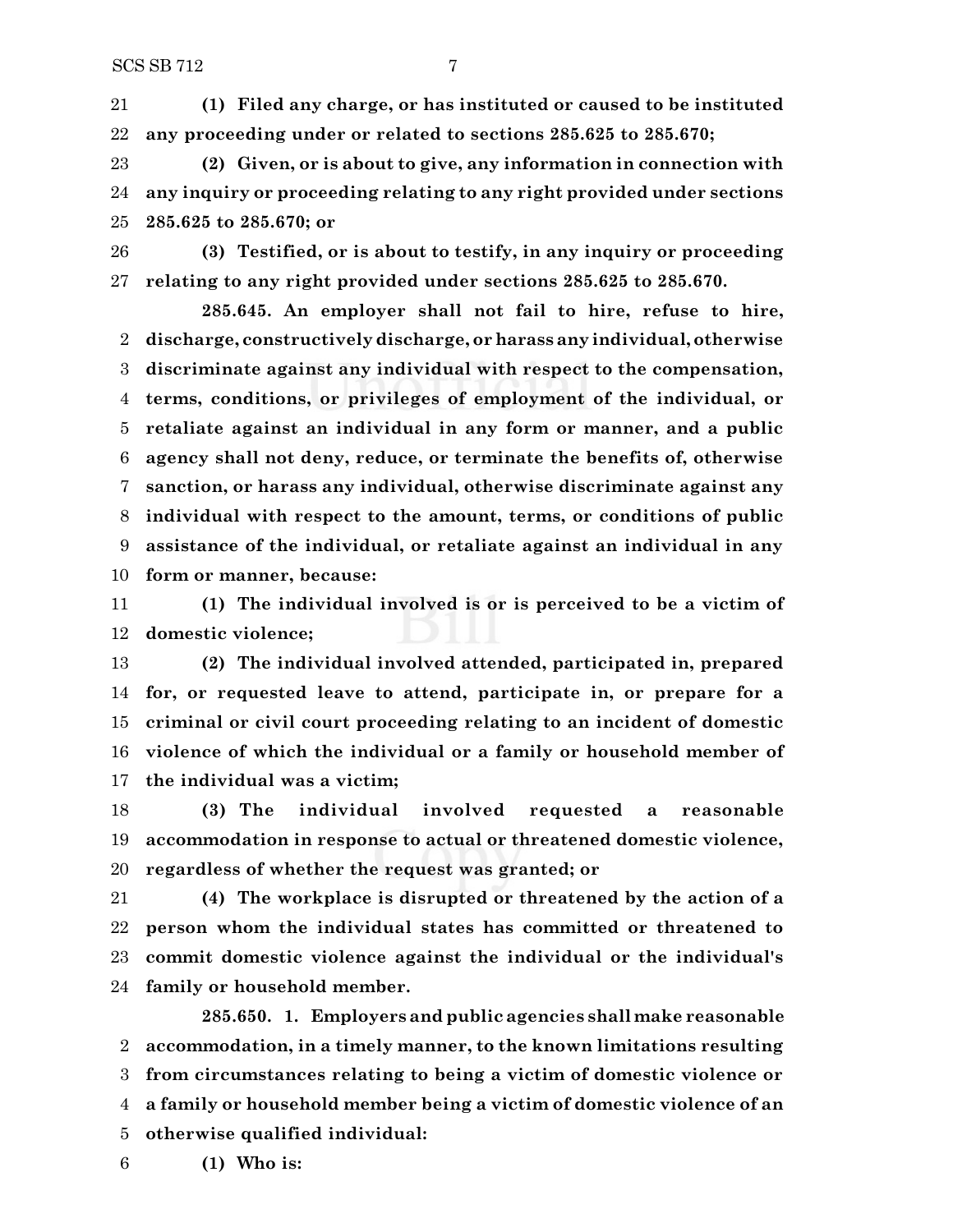**(a) An applicant or employee of the employer; or**

 **(b) An applicant for or recipient of public assistance from a public agency; and**

**(2) Who is:**

**(a) A victim of domestic violence; or**

 **(b) With a family or household member who is a victim of domestic violence whose interests are not adverse to the individual in this subdivision as it relates to the domestic violence.**

 **2. Subsection 1 of this section shall not apply if the employer or public agency can demonstrate that the accommodation would impose an undue hardship on the operation of the employer or public agency.**

**285.655. The attorney general may investigate alleged or suspected violations of sections 285.625 to 285.670 and shall have all powers provided by sections 407.040 to 407.090 in connection with any investigation of an alleged or suspected violation of sections 285.625 to 285.670 as if the unlawful acts enumerated in sections 285.625 to 285.670 are unlawful acts proscribed by chapter 407. The attorney general may serve and enforce subpoenas related to the enforcement of sections 285.625 to 285.670.**

**285.660. Damages awarded due to violations of sections 285.625 to 285.670 shall include:**

 **(1) Damages equal to the amount of wages, salary, employment benefits, public assistance, or other compensation denied or lost to such individual by reason of the violation, and the interest on that amount calculated at the prevailing rate;**

 **(2) Such equitable relief as may be appropriate, including but not limited to hiring, reinstatement, promotion, and reasonable accommodations; and**

 **(3) Reasonable attorney's fees, reasonable expert witness fees, and other costs of the action to be paid by the respondent to a prevailing employee.**

**285.665. Every employer covered by sections 285.625 to 285.670 shall post and keep posted, in conspicuous places on the premises of the employer where notices to employees are customarily posted, a notice, to be prepared or approved by the director, summarizing the requirements of sections 285.625 to 285.670 and information pertaining to the filing of a charge. The director shall furnish copies of summaries**